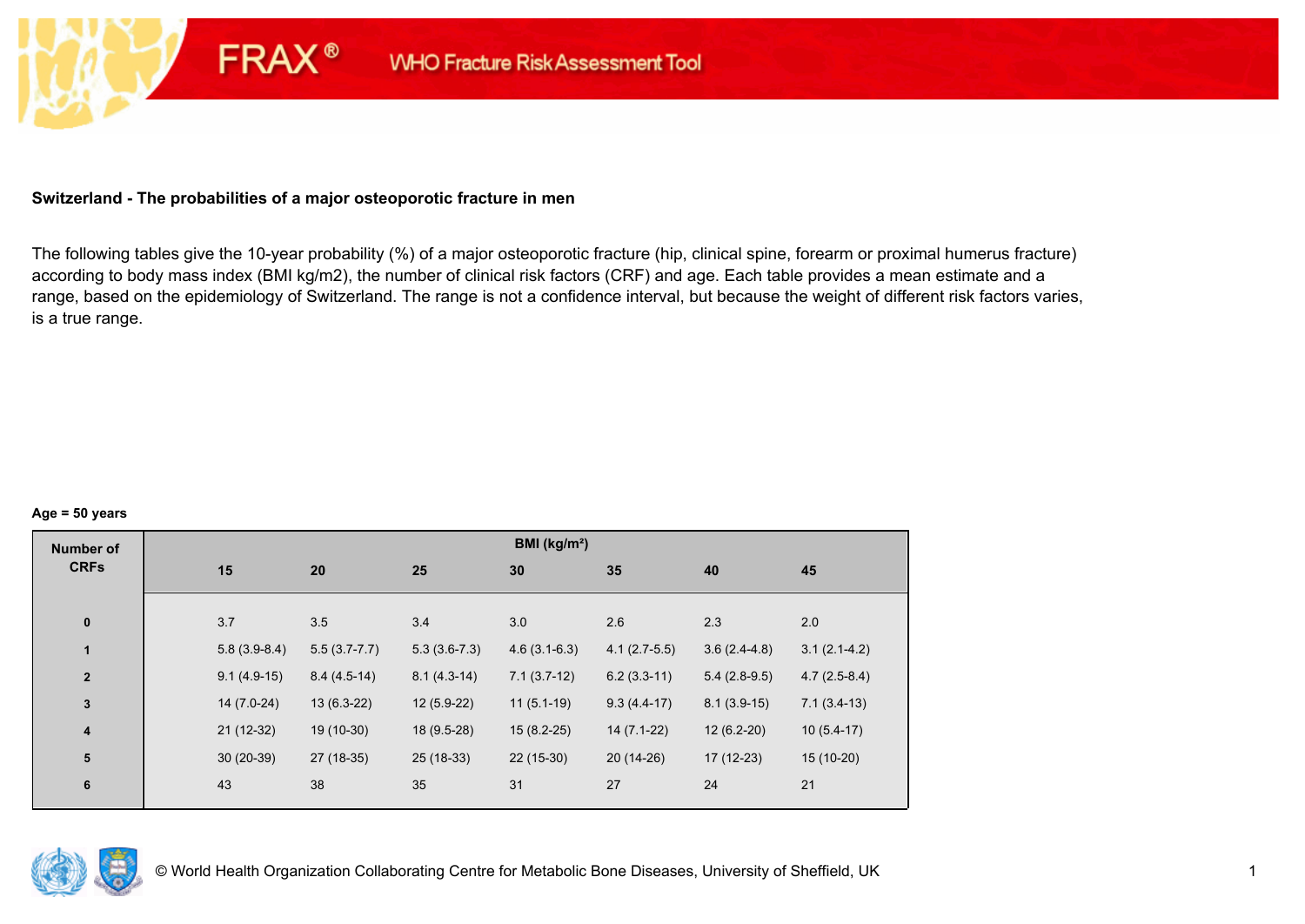## **Age = 55 years**

**FRAX®** 

| <b>Number of</b> |               |                |                | BMI ( $kg/m2$ ) |                |                |                |
|------------------|---------------|----------------|----------------|-----------------|----------------|----------------|----------------|
| <b>CRFs</b>      | 15            | 20             | 25             | 30              | 35             | 40             | 45             |
| $\bf{0}$         | 4.9           | 4.7            | 4.6            | 4.0             | 3.5            | 3.1            | 2.7            |
| $\mathbf{1}$     | $7.6(5.2-11)$ | $7.2(4.9-9.9)$ | $7.1(4.8-9.5)$ | $6.2(4.2-8.3)$  | $5.4(3.6-7.2)$ | $4.7(3.2-6.3)$ | $4.1(2.8-5.5)$ |
| $\mathbf{2}$     | $12(6.6-19)$  | $11(6.1-18)$   | $11(5.8-18)$   | $9.3(5.0-16)$   | $8.1(4.4-14)$  | $7.1(3.8-12)$  | $6.2(3.3-11)$  |
| $\mathbf{3}$     | 18 (9.5-29)   | $16(8.5-28)$   | 16 (7.9-27)    | 14 (6.9-24)     | $12(6.0-21)$   | $10(5.2-19)$   | $9.2(4.5-17)$  |
| 4                | 26 (15-38)    | 24 (14-36)     | $22(13-35)$    | $20(11-31)$     | 17 (9.4-28)    | $15(8.2-25)$   | $13(7.1-22)$   |
| ${\bf 5}$        | $36(25-46)$   | $33(23-43)$    | $31(23-41)$    | 28 (20-36)      | 24 (18-32)     | $21(15-29)$    | 19 (13-26)     |
| 6                | 49            | 45             | 43             | 38              | 34             | 30             | 26             |
|                  |               |                |                |                 |                |                |                |

#### **Age = 60 years**

| <b>Number of</b>        |               |               |               | BMI ( $kg/m2$ ) |                |                |                |
|-------------------------|---------------|---------------|---------------|-----------------|----------------|----------------|----------------|
| <b>CRFs</b>             | 15            | 20            | 25            | 30              | 35             | 40             | 45             |
|                         |               |               |               |                 |                |                |                |
| $\bf{0}$                | 5.8           | 5.5           | 5.4           | 4.7             | 4.1            | 3.5            | 3.1            |
| $\blacksquare$          | $8.9(6.3-12)$ | $8.4(5.8-11)$ | $8.2(5.6-11)$ | $7.1(4.8-9.3)$  | $6.2(4.2-8.1)$ | $5.4(3.6-7.1)$ | $4.7(3.2-6.2)$ |
| $\mathbf{2}$            | $14(8.0-21)$  | $13(7.3-20)$  | $12(6.8-20)$  | $11(5.9-18)$    | $9.2(5.1-15)$  | $8.0(4.4-14)$  | $7.0(3.8-12)$  |
| $\overline{\mathbf{3}}$ | $20(12-31)$   | 19 (10-30)    | 18 (9.4-30)   | $15(8.1-26)$    | $13(7.0-23)$   | $12(6.0-21)$   | $10(5.2-18)$   |
| $\boldsymbol{4}$        | 29 (19-41)    | 26 (16-39)    | 25 (15-38)    | $22(13-34)$     | 19 (11-30)     | $17(9.5-27)$   | $15(8.1-24)$   |
| 5                       | $39(28-49)$   | 37 (27-46)    | $35(26-45)$   | $31(23-40)$     | 27 (20-36)     | 24 (17-32)     | $21(15-28)$    |
| $6\phantom{1}6$         | 52            | 49            | 47            | 41              | 37             | 32             | 29             |
|                         |               |               |               |                 |                |                |                |

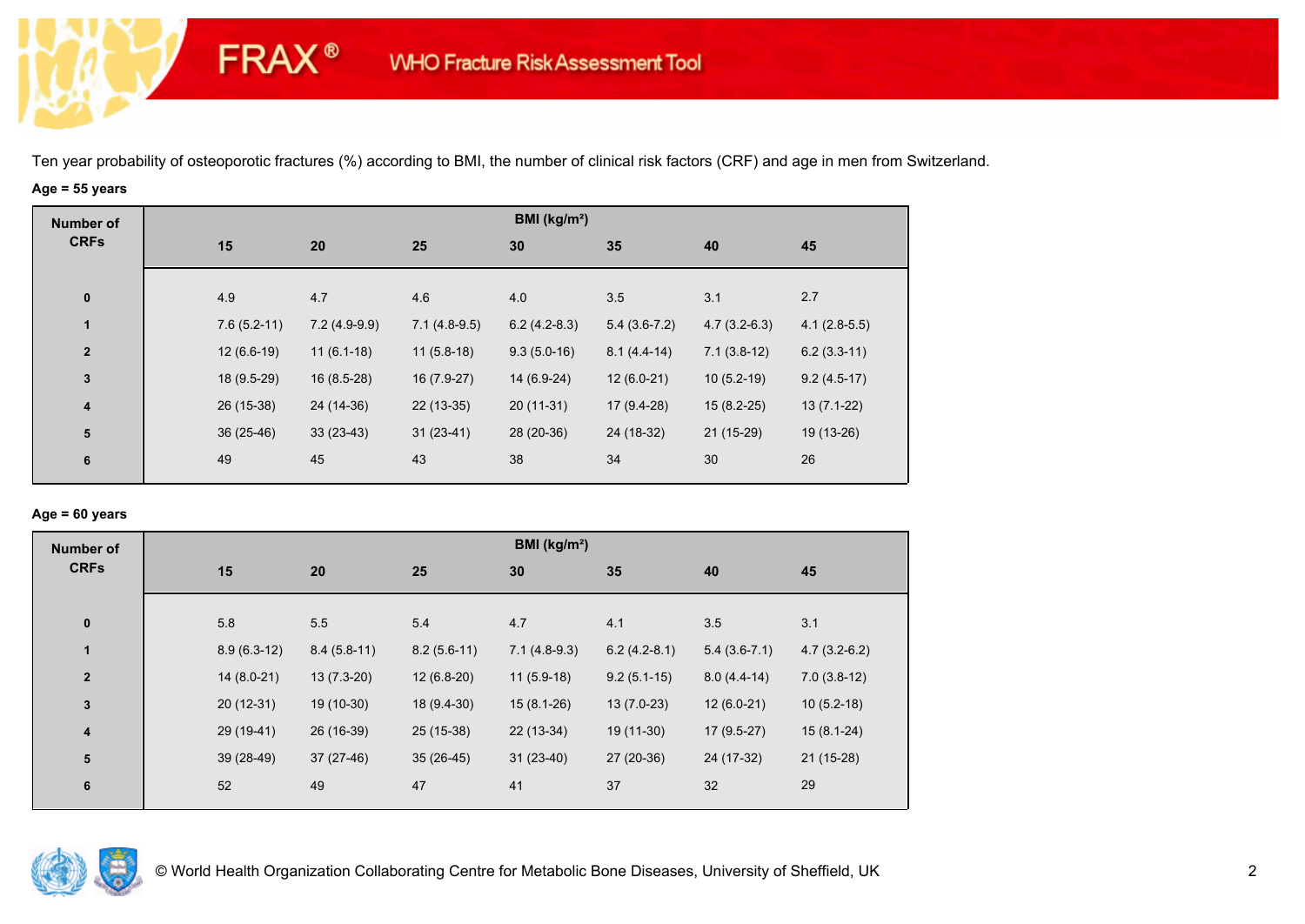# **Age = 65 years**

**FRAX®** 

| <b>Number of</b> |     |               |               |               | BMI ( $kg/m2$ ) |                |                |                |
|------------------|-----|---------------|---------------|---------------|-----------------|----------------|----------------|----------------|
| <b>CRFs</b>      | 15  | 20            | 25            |               | 30              | 35             | 40             | 45             |
| $\bf{0}$         | 6.2 | 5.8           | 5.6           |               | 4.8             | 4.2            | 3.6            | 3.1            |
| $\mathbf{1}$     |     | $9.5(6.8-13)$ | $8.8(6.2-12)$ | $8.5(5.9-11)$ | $7.3(5.0-9.4)$  | $6.3(4.3-8.1)$ | $5.4(3.7-7.0)$ | $4.7(3.2-6.1)$ |
| $\mathbf{2}$     |     | $14(9.0-21)$  | $13(8.0-20)$  | $13(7.3-20)$  | $11(6.2-17)$    | $9.3(5.3-15)$  | $8.0(4.5-13)$  | $6.9(3.9-12)$  |
| $\mathbf{3}$     |     | $21(14-29)$   | 19 (12-29)    | 18 (10-29)    | $16(8.8-26)$    | $14(7.5-22)$   | $12(6.3-20)$   | $10(5.4-17)$   |
| 4                |     | 29 (21-40)    | 27 (18-38)    | 26 (16-38)    | 22 (14-33)      | 19 (12-29)     | 17 (9.8-26)    | $14(8.3-23)$   |
| ${\bf 5}$        |     | $39(30-48)$   | $37(28-46)$   | $35(27-44)$   | $31(23-39)$     | 27 (20-35)     | $23(17-31)$    | $20(15-27)$    |
| 6                | 50  | 48            | 46            |               | 41              | 36             | 31             | 27             |

## **Age = 70 years**

| <b>Number of</b> |             |                              |              | BMI (kg/m <sup>2</sup> ) |                |                |                |
|------------------|-------------|------------------------------|--------------|--------------------------|----------------|----------------|----------------|
| <b>CRFs</b>      | 15          | 20                           | 25           | 30                       | 35             | 40             | 45             |
| $\pmb{0}$        | 7.8         | 7.4                          | 7.2          | 6.2                      | 5.3            | 4.5            | 3.9            |
| 1                |             | $12(8.3-15)$<br>$11(7.8-14)$ | $10(7.5-13)$ | $8.9(6.4-12)$            | $7.5(5.4-9.9)$ | $6.4(4.6-8.5)$ | $5.5(3.9-7.3)$ |
| $\mathbf{2}$     | $17(11-25)$ | 16 (10-22)                   | $15(9.5-21)$ | $13(8.0-18)$             | $11(6.7-15)$   | $9.1(5.7-13)$  | $7.7(4.8-11)$  |
| $\mathbf 3$      | 25 (16-35)  | 23 (15-32)                   | $21(14-30)$  | 18 (11-26)               | $15(9.6-22)$   | $13(8.1-19)$   | $11(6.8-16)$   |
| 4                | $34(24-45)$ | $32(22-43)$                  | 29 (20-41)   | 25 (17-35)               | $21(14-31)$    | 18 (12-26)     | 15 (9.9-22)    |
| ${\bf 5}$        | 45 (38-54)  | 42 (36-52)                   | 40 (33-49)   | $34(28-43)$              | 29 (23-37)     | 25 (19-32)     | $21(16-28)$    |
| 6                | 56          | 54                           | 52           | 45                       | 39             | 34             | 29             |

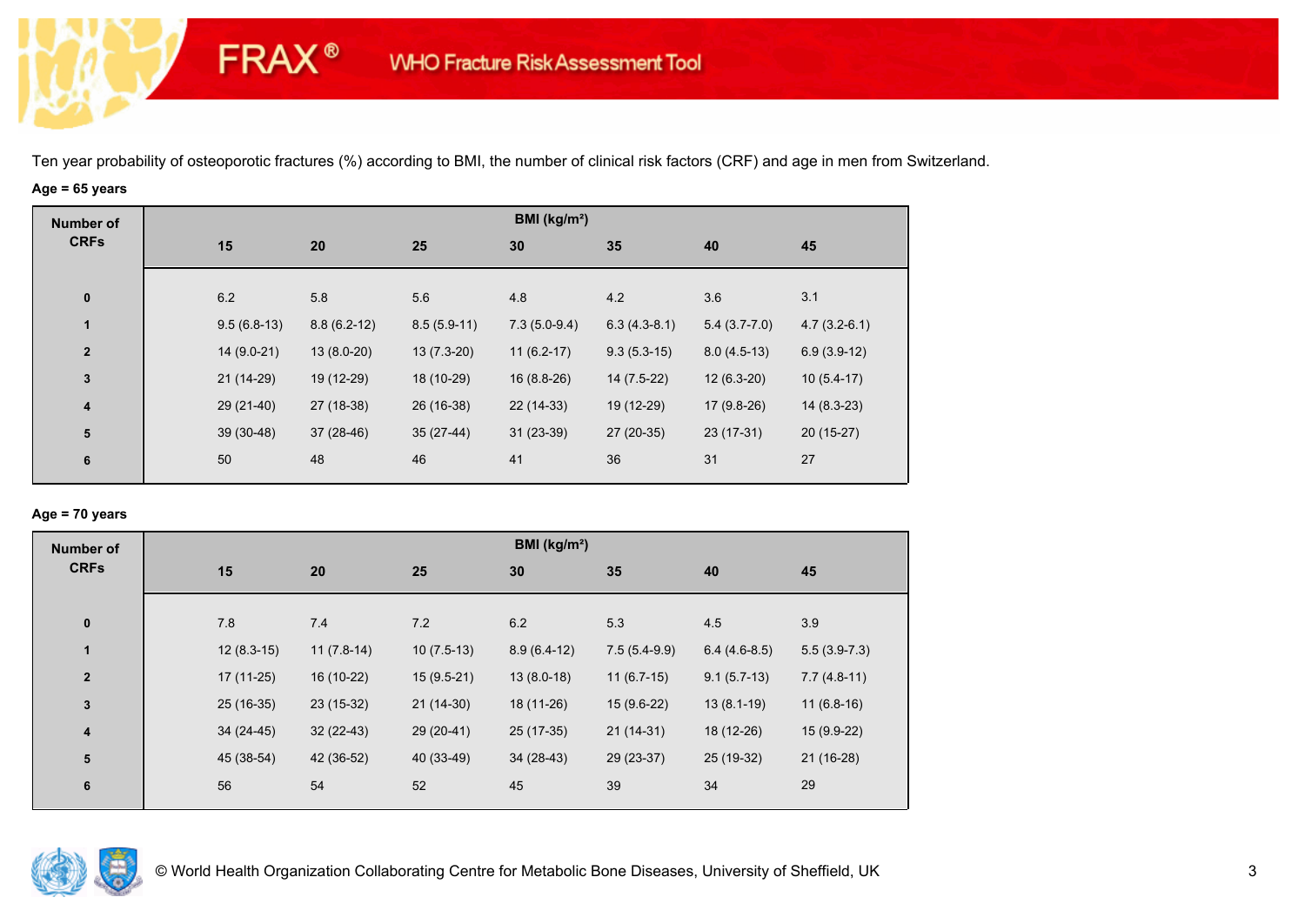# **Age = 75 years**

**FRAX®** 

| <b>Number of</b>        |             |             |             | BMI (kg/m <sup>2</sup> ) |              |               |                |
|-------------------------|-------------|-------------|-------------|--------------------------|--------------|---------------|----------------|
| <b>CRFs</b>             | 15          | 20          | 25          | 30                       | 35           | 40            | 45             |
|                         |             |             |             |                          |              |               |                |
| $\bf{0}$                | 10          | 10          | 10          | 8.5                      | 7.2          | 6.1           | 5.2            |
| $\mathbf{1}$            | 16 (11-22)  | $15(10-19)$ | 14 (10-18)  | $12(8.6-15)$             | $10(7.2-13)$ | $8.5(6.0-11)$ | $7.1(5.1-9.2)$ |
| $\mathbf{2}$            | $23(15-35)$ | $22(14-31)$ | $20(13-28)$ | $17(11-23)$              | 14 (9.1-20)  | $12(7.6-16)$  | $9.9(6.4-14)$  |
| $\mathbf{3}$            | $33(20-47)$ | $31(19-44)$ | 29 (19-39)  | 24 (15-33)               | $20(13-28)$  | $17(11-24)$   | $14(8.8-20)$   |
| $\overline{\mathbf{4}}$ | 44 (29-57)  | 42 (27-54)  | $39(26-51)$ | $33(22-45)$              | 28 (18-39)   | $23(15-33)$   | 20 (13-28)     |
| ${\bf 5}$               | 56 (42-65)  | $53(41-63)$ | $51(41-60)$ | 44 (35-54)               | $38(30-47)$  | $32(25-41)$   | $27(21-35)$    |
| 6                       | 67          | 65          | 63          | 56                       | 50           | 43            | 37             |
|                         |             |             |             |                          |              |               |                |

## **Age = 80 years**

| <b>Number of</b>        |             |             |             | BMI (kg/m <sup>2</sup> ) |              |               |                |
|-------------------------|-------------|-------------|-------------|--------------------------|--------------|---------------|----------------|
| <b>CRFs</b>             | 15          | 20          | 25          | 30                       | 35           | 40            | 45             |
| $\pmb{0}$               | 13          | 12          | 12          | 9.7                      | 8.1          | 6.8           | 5.7            |
| 1                       | 19 (13-28)  | 18 (13-25)  | 17 (12-22)  | 14 (10-18)               | $12(8.3-14)$ | $9.6(6.8-12)$ | $8.0(5.6-9.6)$ |
| $\overline{2}$          | 27 (18-40)  | 26 (17-36)  | 24 (16-32)  | $20(13-27)$              | 16 (11-22)   | $14(8.8-18)$  | $11(7.2-15)$   |
| $\mathbf 3$             | $38(24-51)$ | $35(23-48)$ | $33(22-44)$ | 28 (18-38)               | $23(15-32)$  | 19 (12-27)    | 16 (10-22)     |
| $\overline{\mathbf{4}}$ | 49 (34-61)  | 46 (33-58)  | 44 (31-55)  | 38 (26-49)               | $32(22-42)$  | 27 (18-36)    | 22 (15-30)     |
| ${\bf 5}$               | 60 (46-68)  | 58 (44-66)  | 55 (43-64)  | 49 (37-58)               | 42 (32-51)   | $36(27-45)$   | $30(23-38)$    |
| 6                       | 69          | 68          | 66          | 60                       | 53           | 47            | 40             |